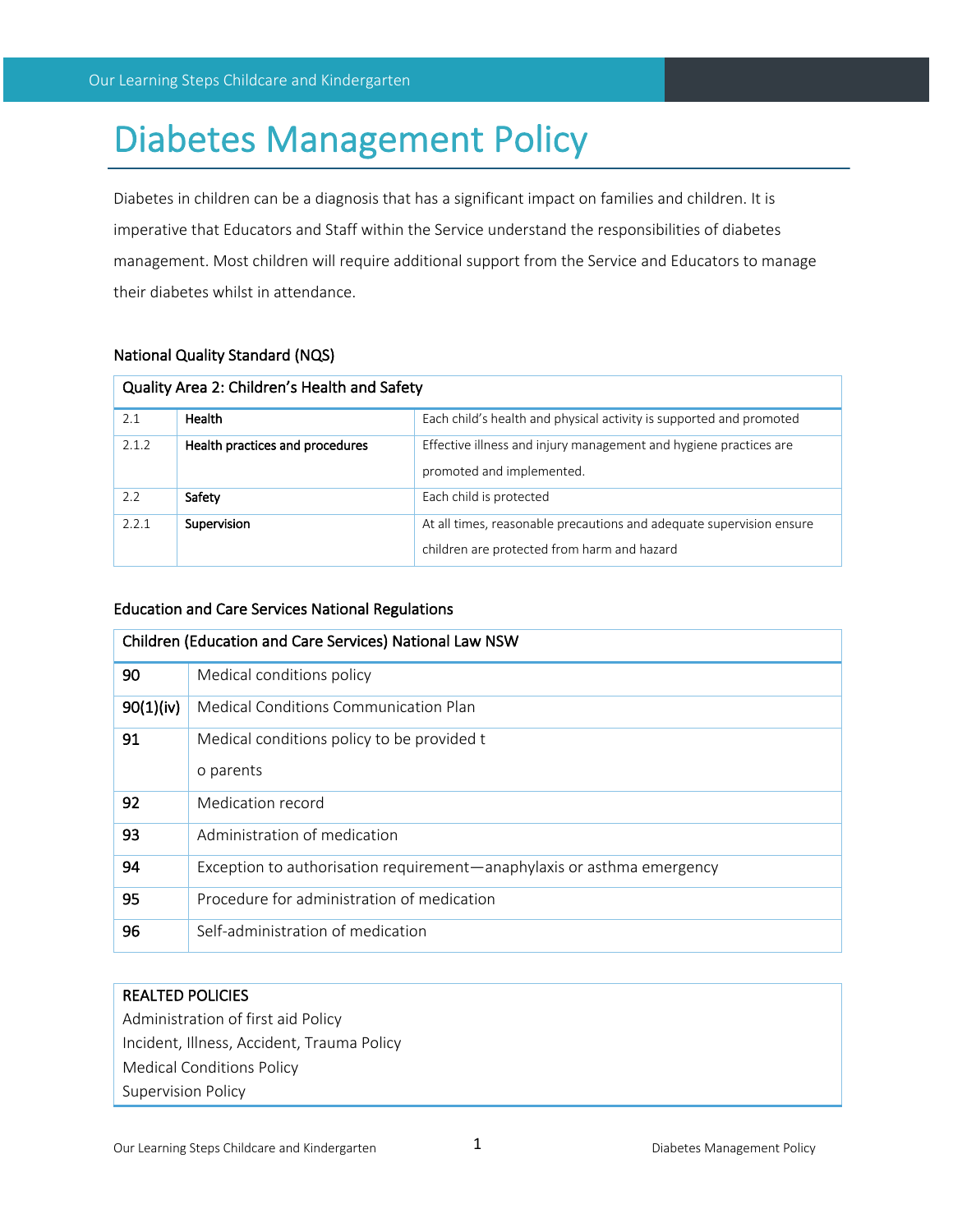#### PURPOSE

Our Service is committed to providing a safe and healthy environment that is inclusive for all children, staff, visitors and family members. The aim of this policy is to minimise the risk of a diabetic medical emergency whilst at our Service.

#### **SCOPE**

This policy applies to children, families, staff, management and visitors of the Service

#### **DESCRIPTION**

- Type-1 Diabetes is an autoimmune condition, which occurs when the immune system damages the insulin producing cells in the pancreas. This condition is treated with insulin replacement via injections or a continuous infusion of insulin via a pump. Without insulin treatment, type-1 diabetes is life threatening.
- Type-2 Diabetes occurs when either insulin is not working effectively (insulin resistance) or the pancreas does not produce sufficient insulin (or a combination of both). Type-2 diabetes affects between 85 and 90 per cent of all cases of diabetes and usually develops in adults over the age of 45 years, but it is increasingly occurring at a younger age. Type-2 diabetes is unlikely to be seen in children under the age of 4 years old.

#### DUTY OF CARE

Our Service has a legal responsibility to provide

- a. A safe environment
- b. Adequate Supervision

Staff members, including relief staff, need to know enough about diabetes to ensure the safety of children (especially in regards to hypoglycemia and safety in sport).

## IMPLEMENTATION

We will involve all educators, families and children in regular discussions about medical conditions and general health and wellbeing throughout our curriculum. The Service will adhere to privacy and confidentiality procedures when dealing with individual health needs.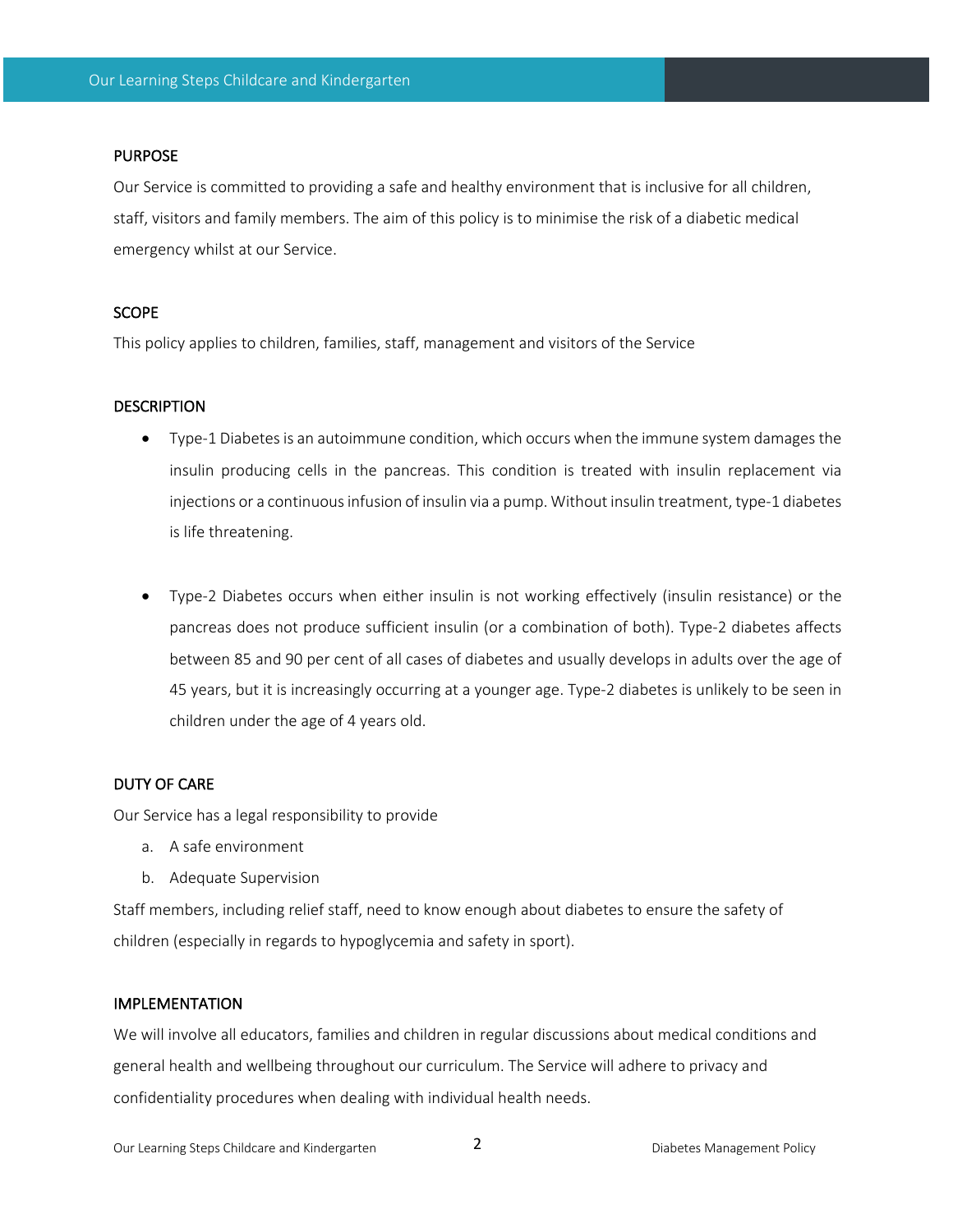A copy of all medical conditions policies will be provided to all educators and volunteers and families of the Service. It is important that communication is open between families and educators so that management of diabetes is effective.

Children diagnosed with Diabetes will not be enrolled into the Service until the child's medical plan is completed and signed by their Medical Practitioner and the relevant staff members have been trained on how to manage the individual child's diabetes.

It is imperative that all educators and volunteers at the Service follow a child's Medical Management Plan in the event of an incident related to a child's specific health care need, allergy or medical condition.

# Management / Nominated Supervisor will ensure:

- Parents/guardians of an enrolled child who is diagnosed with diabetes are provided with a copy of the Diabetes Management Policy and the Medical Conditions.
- All staff members including volunteers are provided with a copy of the Diabetes Management policy along with the Medical Conditions Policy that is reviewed annually.
- A copy of this policy is provided and reviewed during each new staff member's induction process.
- All staff members have completed first aid training approved by the Education and Care Services National Regulations at least every 3 years and is recorded, with each staff members' certificate held on the Service's premises.
- When a child diagnosed with diabetes in enrolled, all staff attend regular training on the management of diabetes and, where appropriate, emergency management of diabetes.
- At least one staff member who has completed accredited training in emergency diabetes first aid is present in the Service at all times whenever children with diabetes are being cared for in the Service.
- There is a staff member who is appropriately trained to perform finger-prick blood glucose or urinalysis monitoring and knows what action to take if these are abnormal.
- The family supplies all necessary glucose monitoring and management equipment
- The plan will cover the child's known triggers and where relevant other common triggers which may lead to a Diabetic emergency.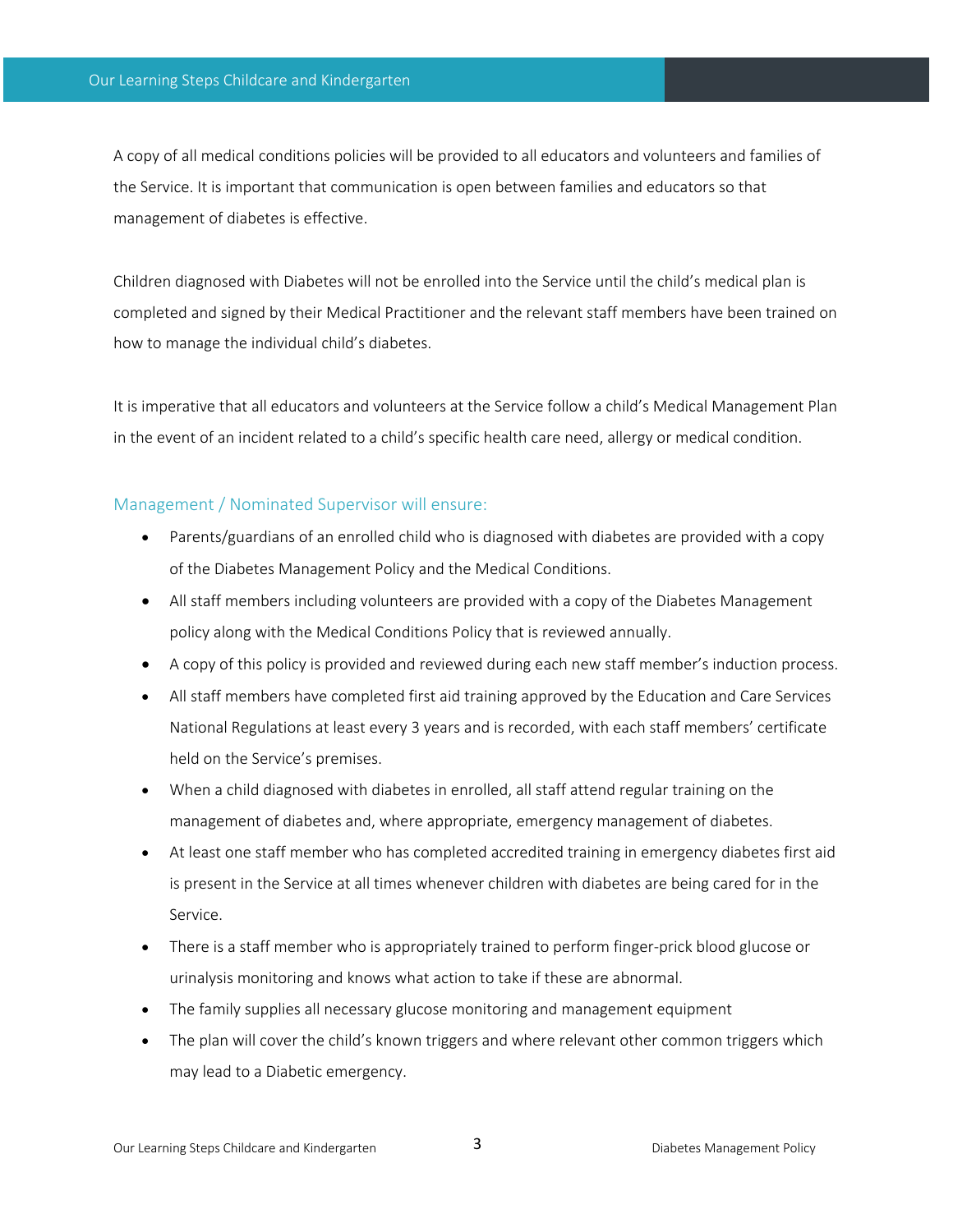## Our Learning Steps Childcare and Kindergarten

- All staff members are trained to identify children displaying the symptoms of a diabetic emergency and location of the Diabetic Management Plan as well as the Emergency Management Plan.
- All staff, including casual and relief staff, are aware of children diagnosed with diabetes attending the Service, symptoms of low blood sugar levels, and the location of diabetes management plans and emergency management plans.
- Each child with type-1 diabetes has a current individual Diabetes Management Plan prepared by the individual child's diabetes medical specialist team, at or prior to enrolment.
- Ensure that a child's Diabetes Management Plan is signed by a Registered Medical Practitioner and inserted into the enrolment record for each child. This will describe any prescribed medication for that child as well as the emergency management of the child's medical condition.
- Before the child's enrolment commences, the family will meet with the Service and it's educators to begin the communication process for managing the child's medical condition in consultation with the registered medical practitioners instructions.
- A communication plan is developed for staff and parents/guardians encouraging ongoing communication between parents/guardians and staff regarding the management of the child's medical condition, the current status of the child's medical condition, this policy and its implementation within the Service prior to the child starting at the Service.
- Individual Diabetes Management and Emergency Medical Management Plans will be displayed in key locations throughout the Service.
- A staff member accompanying children outside the Service carries the appropriate monitoring equipment, any prescribed medication, a copy of the Diabetes Management and Emergency Medical Management Plan for children diagnosed with diabetes, attending excursions and other events.
- The programs delivered at the Service are inclusive of children diagnosed with diabetes and that children with diabetes can participate in all activities safely and to their full potential.
- All staff and volunteers at the Service are aware of the strategies to be implemented for the management of diabetes at the Service in conjunction with each child's diabetes management plan.
- Updated information, resources and support is regularly given to families for managing childhood diabetes.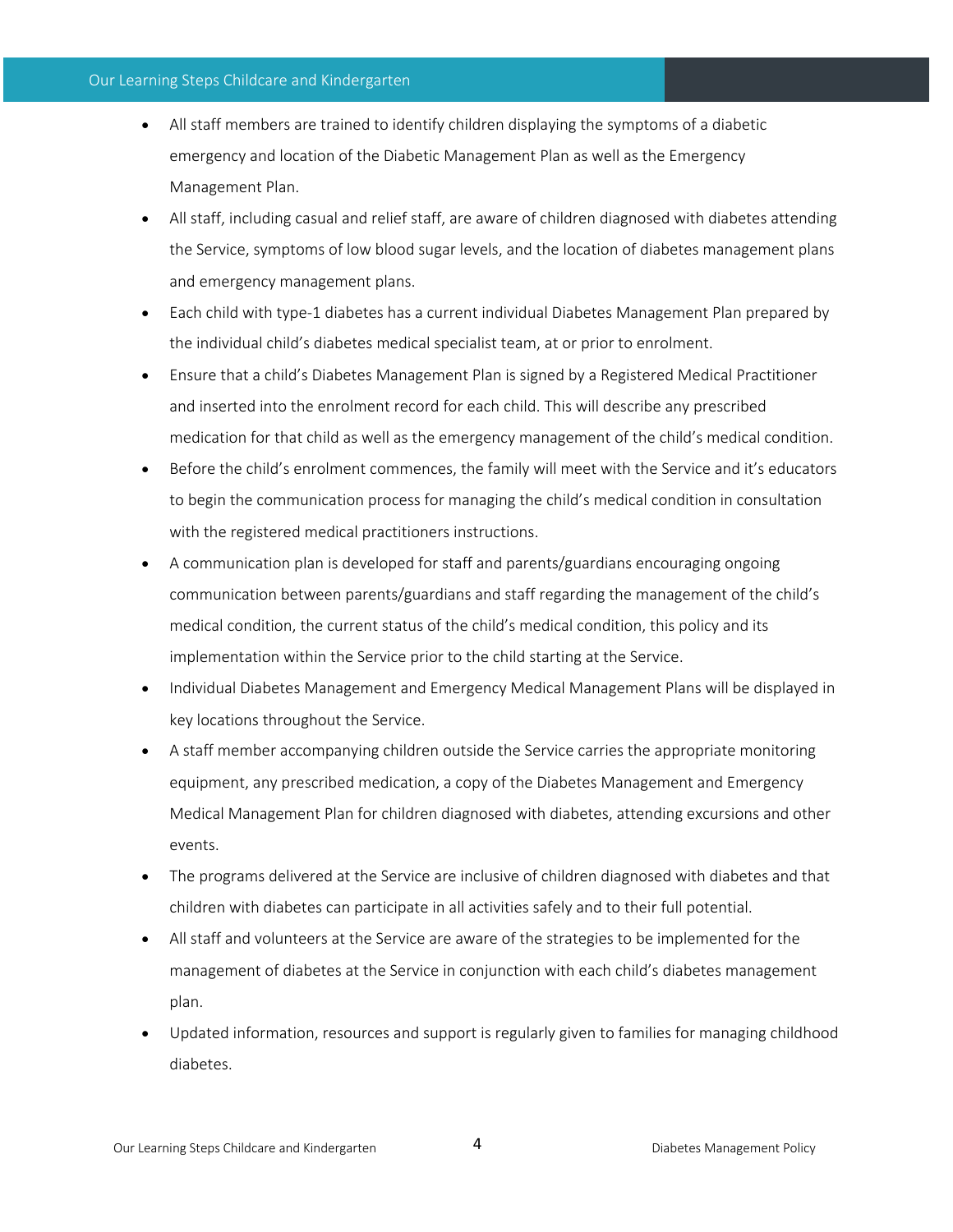## Our Learning Steps Childcare and Kindergarten

- That no child diagnosed with diabetes attends the Service without the appropriate monitoring equipment and any prescribed medications.
- Availability of meals snacks and drinks that are appropriate for the child and are in accordance with the child's Diabetes Management plan at all times.
- Contact Diabetes Australia for further information to assist Educators to have comprehensive understanding about treating diabetes.

# Educators will:

- Read and comply with this Diabetes Management Policy and the Medical Conditions Policy.
- Know which children are diagnosed with diabetes, and the location of their monitoring equipment, Diabetes Management and Emergency Plans and any prescribed medications.
- Perform finger-prick blood glucose or urinalysis monitoring and will act by following the child's diabetes management plan if these are abnormal.
- Communicate with parents/guardians regarding the management of their child's medical condition.
- Ensure that children diagnosed with diabetes are not discriminated against in any way and are able to participate fully in all programs and activities at the Service.
- Follow the strategies developed for the management of diabetes at the Service.
- Follow the Risk Minimisation Plan for each enrolled child diagnosed with diabetes.
- Ensure a copy of the child's Diabetes Management Plan is visible and known to staff within the Service
- Take all personal Diabetes Management Plans, monitoring equipment, medication records, Emergency Management Plans and any prescribed medication on excursions and other events outside the Service.
- Recognise the symptoms of a diabetic emergency, and treat appropriately by following the Diabetes Management Plan and the Emergency Management Plan.
- Administer prescribed medication if needed according to the Emergency Medication Management Plan in accordance with the Service's Administration of Medication Policy.
- Identify and where possible minimise possible triggers as outlined in the child's Diabetes Management Plan and Risk Minimisation Plan.
- Ensure that children with diabetes can participate in all activities safely and to their full potential.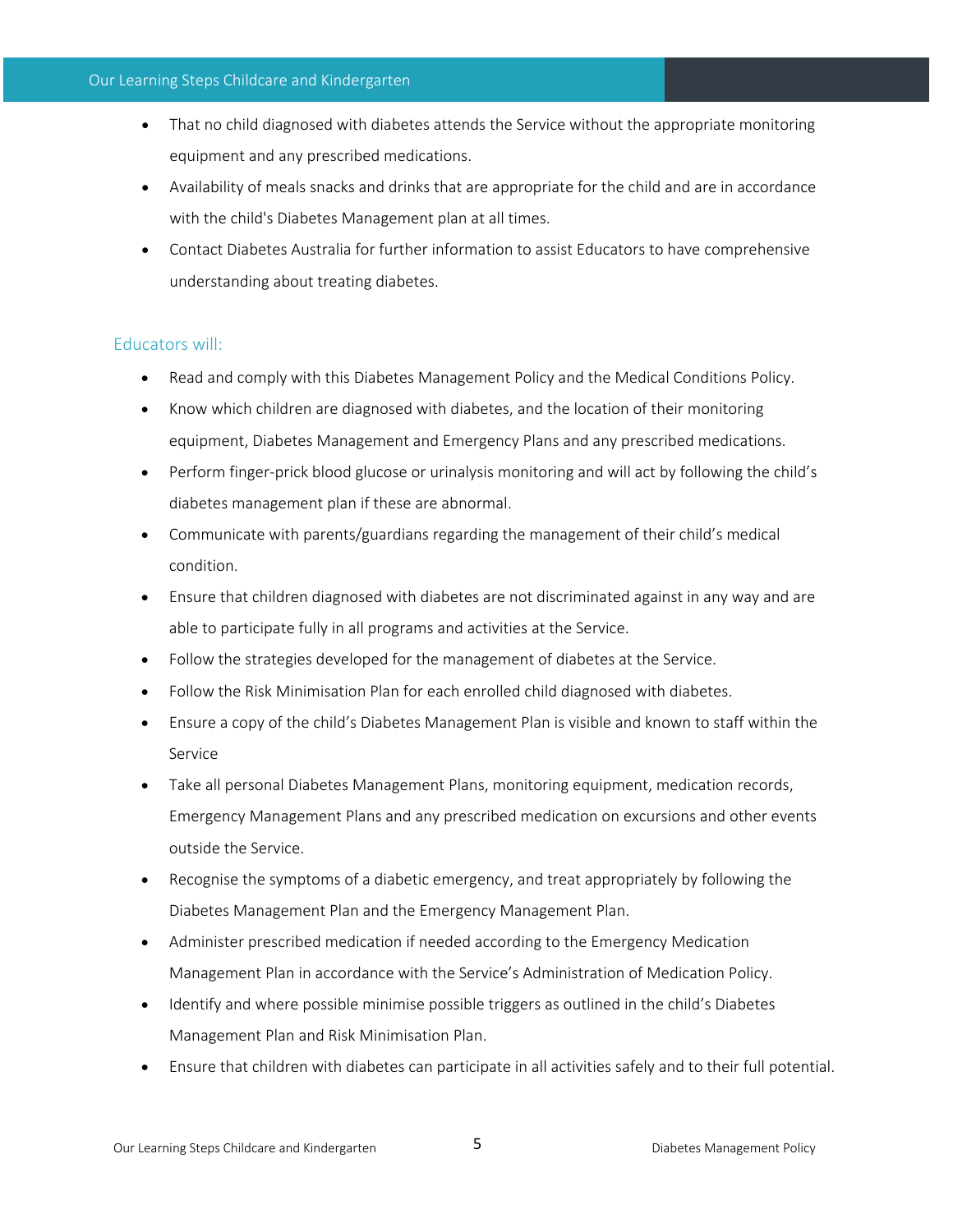## Our Learning Steps Childcare and Kindergarten

- Increase supervision of a child diagnosed with diabetes on special occasions such as excursions, incursions, parties and family days.
- Regularly check and record the expiry date of the prescribed medication relating to the medical condition.
- Provide information to the Service community about resources and support for managing childhood diabetes.
- Ensure there are glucose foods or sweetened drinks readily available to treat hypoglycemia at all times (low blood glucose), e.g. glucose tablets, glucose jellybeans, etc.

# Families will ensure they provide the Service with:

- Details of the child's health problem, treatment, medications and allergies.
- Their doctor's name, address and phone number, and a phone number for contact in case of an emergency.
- A Diabetes Care Plan and Emergency Medical Plan following enrolment and prior to the child starting at the Service which should include:
	- a) When, how and how often the child is to have finger-prick or urinalysis glucose or ketone monitoring
	- b) What meals and snacks are required including food content, amount and timing
	- c) What activities and exercise the child can or cannot do
	- d) Whether the child is able to go on excursions and what provisions are required
	- e) What symptoms and signs to look for that might indicate hypoglycemia (low blood glucose) or hyperglycemia (high blood glucose)
	- f) What action to take including emergency contacts and what first aid to implement
	- g) An up to date photograph of the child
- A copy of the child's Diabetes Management Plan and an Emergency Medication Management Plan developed and signed by a Registered Medical Practitioner for implementation within the Service.
- The appropriate monitoring equipment needed according to the Diabetes Management Plan.
- An adequate supply of emergency medication for the child at all times according to the Emergency Management Plan.
- Information and answering any questions regarding their child's medical condition.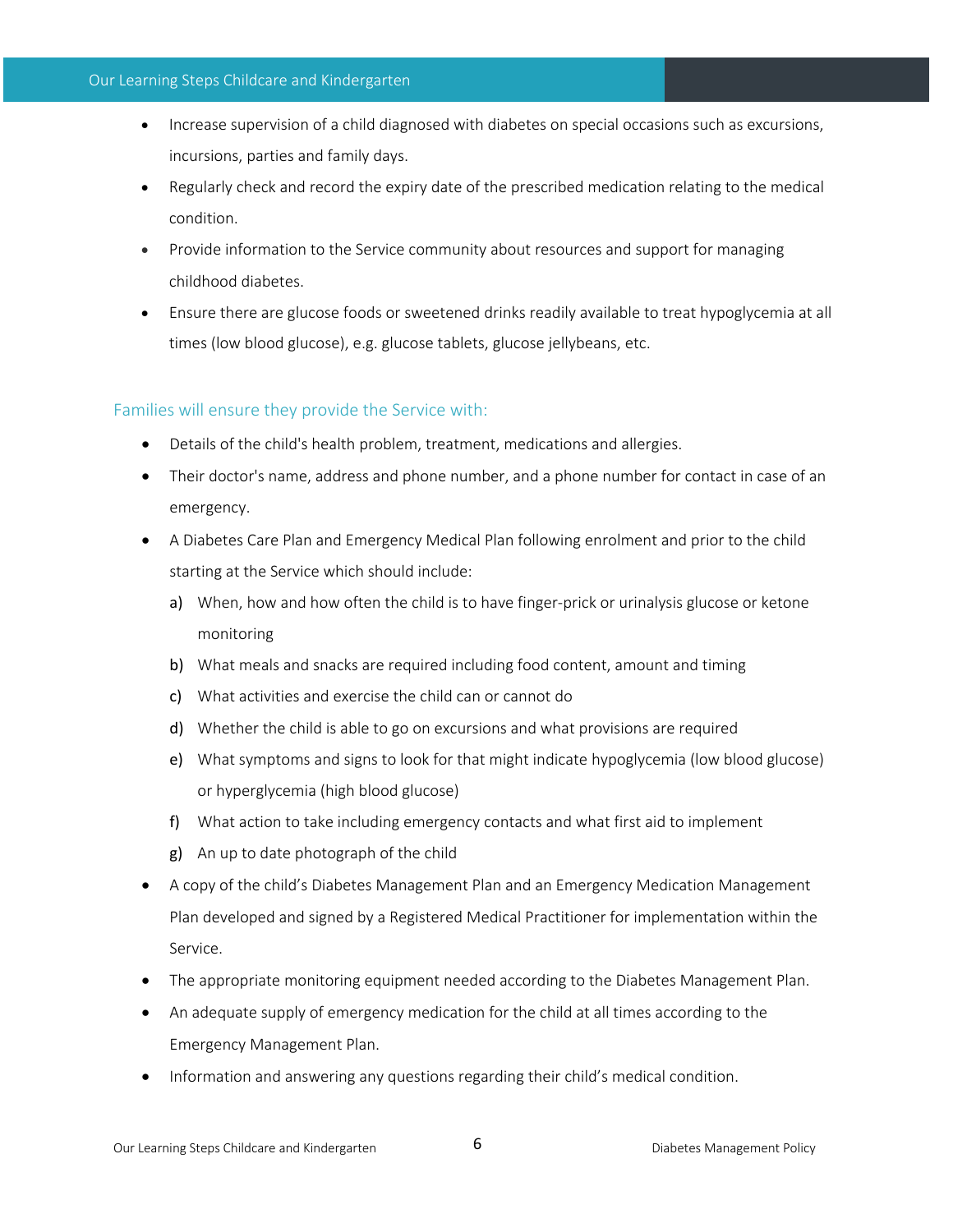- Any changes to their child's medical condition and provide a new Diabetes Management Plan in accordance with these changes.
- All relevant information and concerns to staff, for example, any matter relating to the health of the child.

## DIABETIC EMERGENCY

A diabetic emergency may result from too much or too little insulin in the blood. There are two types of diabetic emergency

- a) Very low blood sugar (hypoglycemia, usually due to excessive insulin);
- b) Very high blood sugar (hyperglycemia, due to insufficient insulin).

The more common emergency is hypoglycemia. This can result from too much insulin or other medication, not having eaten enough of the correct food, unaccustomed exercise or a missed meal. In a medical emergency involving a child with diabetes, the Service staff should immediately dial 000 for an ambulance and notify the family in accordance with the Regulation and guidelines on emergency procedures, and administer first aid or emergency medical aid according to the child's Diabetes Management or Emergency Plan.

# In the event that a child suffers from a diabetic emergency the Service and staff will:

- Follow the child's Diabetic Emergency Plan.
- If the child does not respond to steps within the Diabetic Emergency Plan call an ambulance immediately by dialing 000
- Continue first aid measures
- Contact the parent/guardian when practicable
- Contact the emergency contact if the parents or guardian can't be contacted when practicable
- Notify the regulatory authority within 24 hours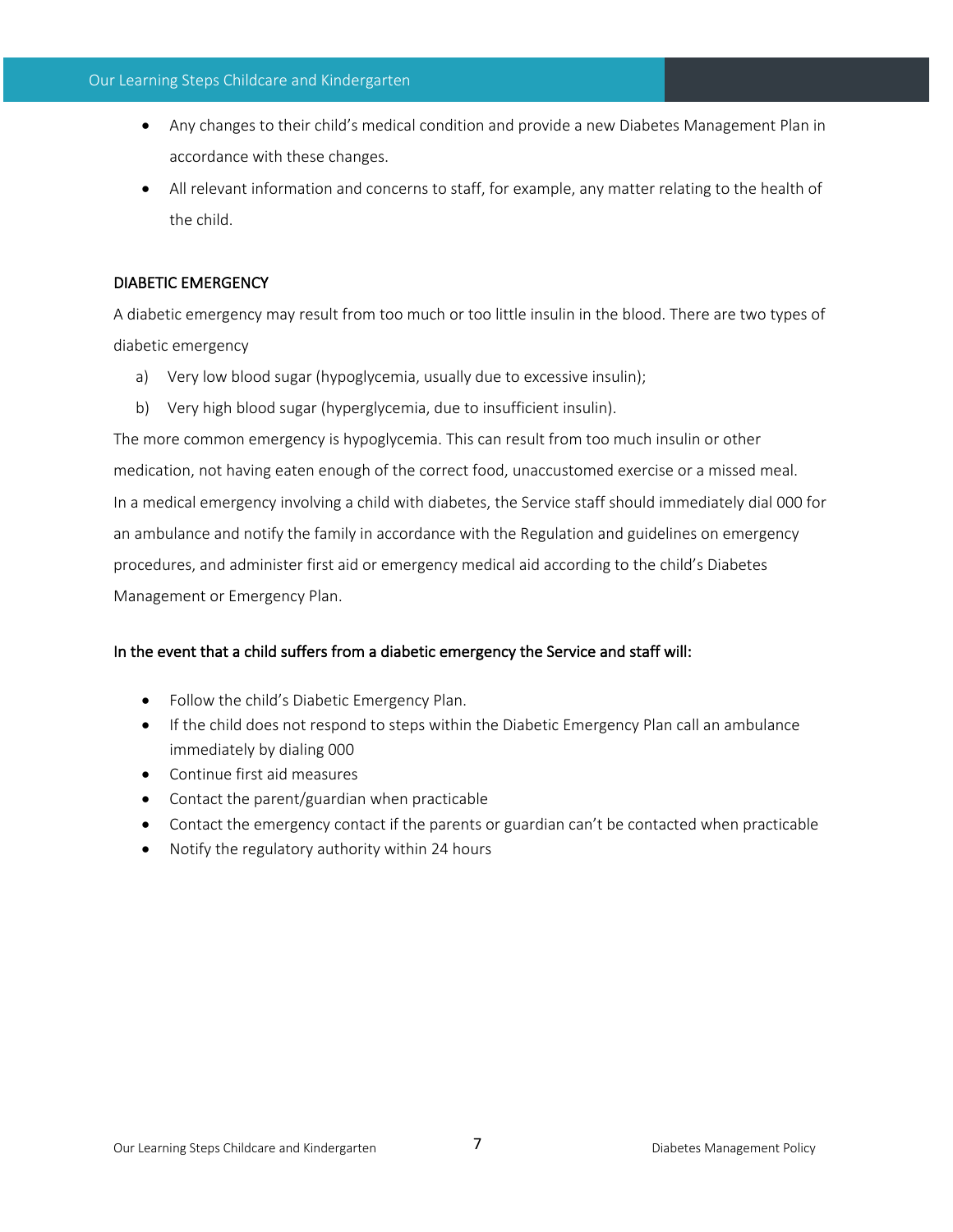## SIGNS & SYMPTOMS

### HYPOGLYCEMIA

## If caused by low blood sugar, the person may:

- Feel dizzy, weak, tremble and hungry
- Look pale and have a rapid pulse
- Sweating profusely
- Numb around lips and fingers
- Appear confused or aggressive
- Unconsciousness

## HYPERGLYCEMIA

### If caused by high blood sugar, the person may:

- Feel excessively thirsty
- Have a frequent need to urinate
- Have hot dry skin, a rapid pulse, drowsiness
- Have the smell of acetone (like nail polish remover) on the breath
- Unconsciousness

#### For more information, contact the following organisations:

Diabetes Australia Victoria 1300 136 588 mail@diabetesvic.org.au www.diabetesvic.org.au Juvenile Diabetes Research Foundation www.jdrf.org.au Diabetes Kids and Teens (A branch of Diabetes Australia NSW) www.diabeteskidsandteens.com.au